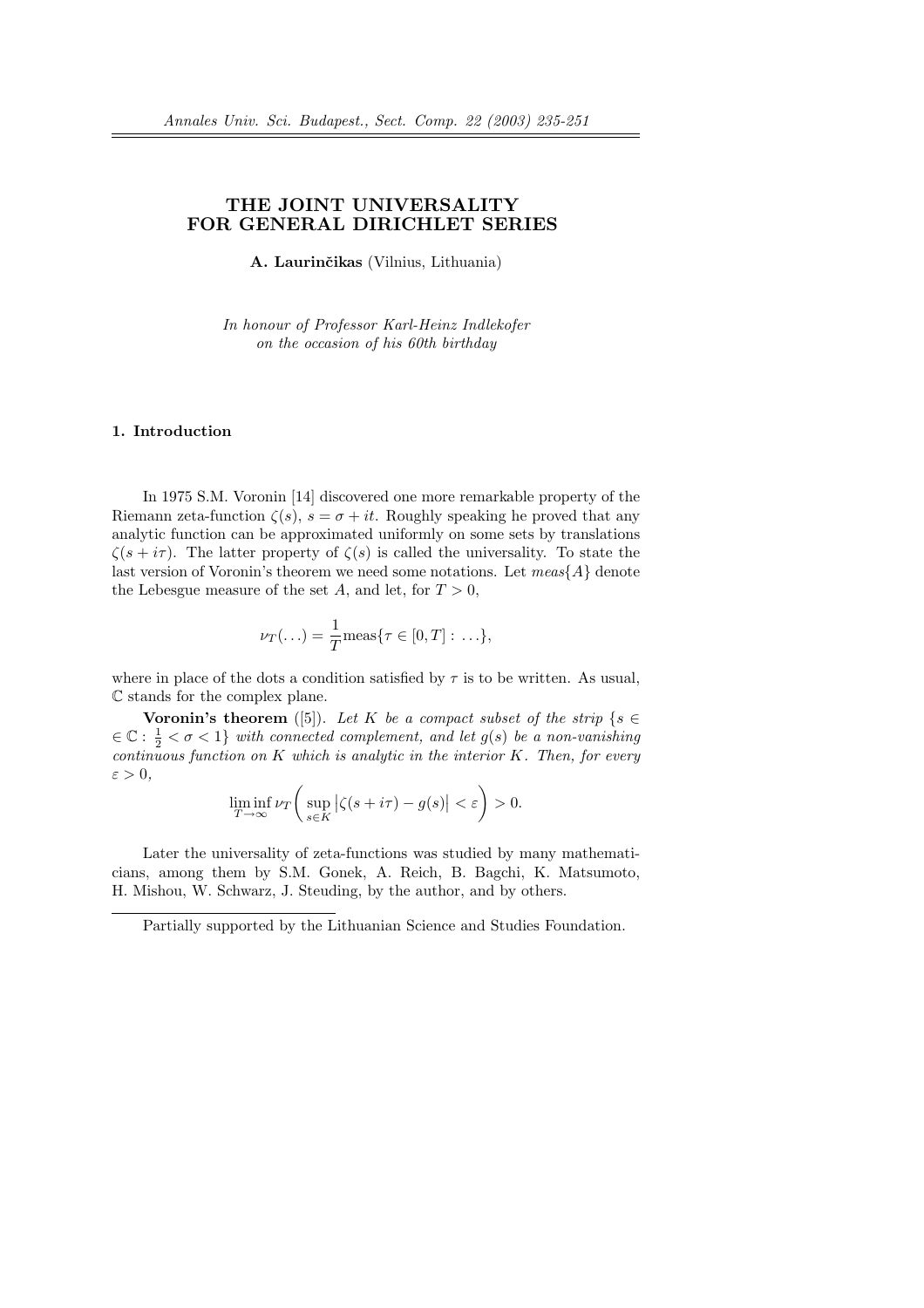The paper [11] is devoted to the universality of general Dirichlet series

$$
(1) \qquad \sum_{m=1}^{\infty} a_m e^{-\lambda_m s},
$$

where  $a_m \in \mathbb{C}$  and  $\{\lambda_m\}$  is an increasing sequence,  $\lambda_m \to +\infty$ . Denote by  $\sigma_a$  the abscissa of absolute convergence of series (1), and let  $f(s)$ , for  $\sigma > \sigma_a$ , be its sum. The universality for the function  $f(s)$  requires several additional conditions.

Let the system of exponents  $\{\lambda_m\}$  of series (1) be linearly independent over the field of rational numbers. We suppose that  $f(s)$  cannot be represented by an Euler product over primes in the half-plane  $\sigma > \sigma_a$ . Moreover, we suppose that  $f(s)$  is meromorphically continuable to the half-plane  $\sigma > \sigma_1$  with some  $\sigma_1 < \sigma_a$ , and that it is analytic in the strip

$$
D = \{ s \in \mathbb{C} : \sigma_1 < \sigma < \sigma_a \}.
$$

For conditions of the continuation see, for example, [13]. Furthermore we assume that, for  $\sigma > \sigma_1$ , the estimates

$$
f(s) = B|t|^{\alpha}, \qquad |t| \ge t_0, \quad \alpha > 0,
$$

and

$$
\int_{-T}^{T} |f(\sigma + it)|^2 dt = BT, \qquad T \to \infty,
$$

are satisfied. Here and what follows  $B$  denotes a quantity bounded by some constant. Moreover, we require some conditions on the sequences  $\{a_m\}$  and  $\{\lambda_m\}$ . Let, for  $x > 0$ ,

$$
r(x) = \sum_{\lambda_m \le x} 1,
$$

and  $c_m = a_m e^{-\lambda_m \sigma_a}$ . Suppose that there exists a real  $\theta > 0$  with the property

$$
\sum_{\lambda_m \le x} |c_m|^2 = \theta r(x)(1 + o(1))
$$

as  $x \to \infty$ , and that

 $|c_m| \leq d$ 

for some  $d > 0$ . Finally, we suppose that

$$
(2) \t\t\t r(x) = C_1 x^{\kappa} + B
$$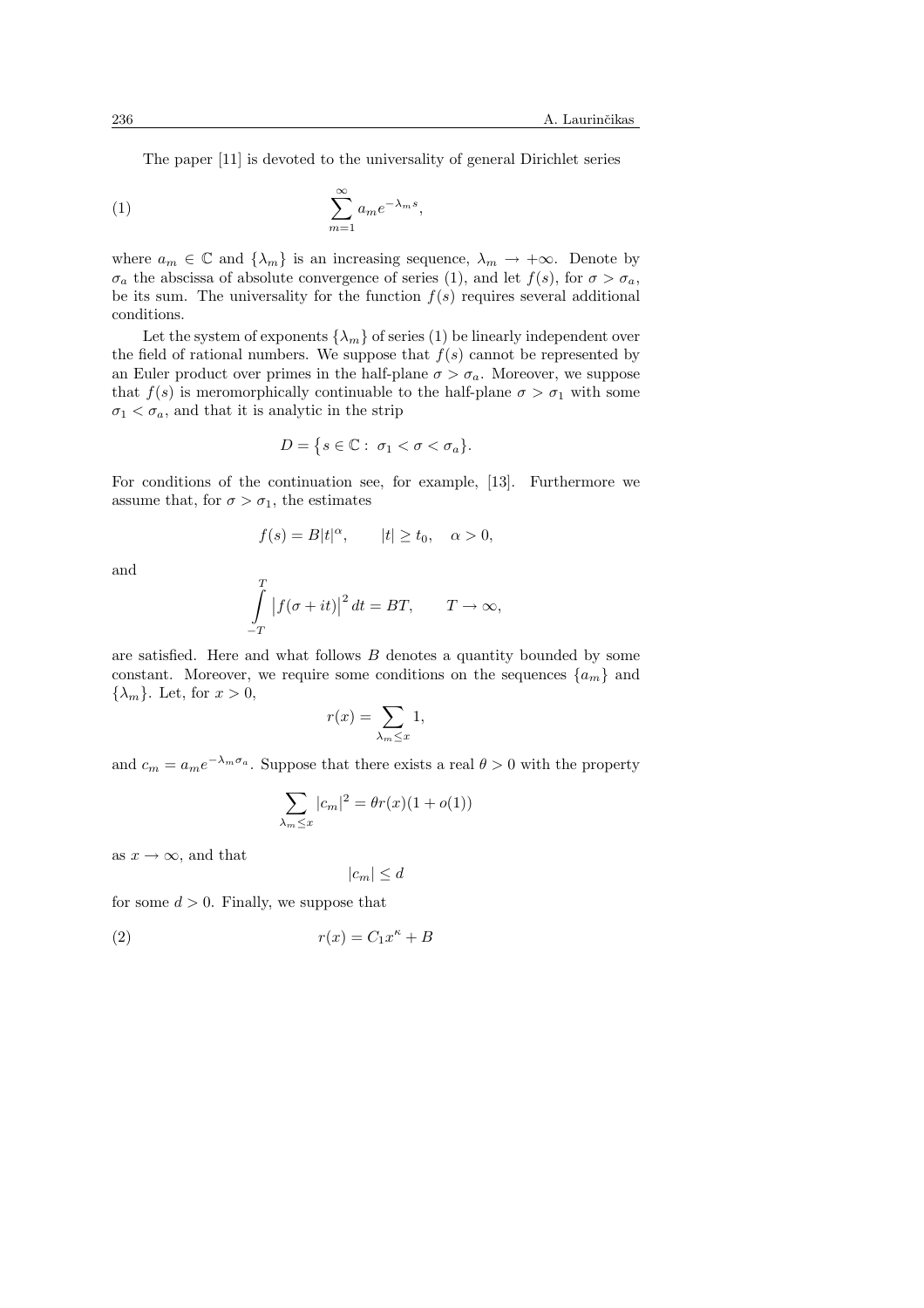with  $\kappa \geq 1$  and positive  $C_1$ , and  $|B| \leq C_2$ . Then in [11] the following statement was obtained.

**Theorem A.** Suppose that the function  $f(s)$  satisfies all the conditions stated. Let K be a compact subset of the strip  $\{s \in \mathbb{C} : \sigma_1 < \sigma < \sigma_a\}$  with connected complement, and let  $g(s)$  be a continuous function on K which is analytic in the interior of K. Then, for every  $\varepsilon > 0$ .

$$
\liminf_{T \to \infty} \nu_T \left( \sup_{s \in K} |f(s + i\tau) - g(s)| < \varepsilon \right) > 0.
$$

The aim of this note is to obtain a joint universality theorem for general Dirichlet series, i.e. to prove that a collection of analytic functions can be simultaneously approximated by translations of general Dirichlet series. We recall that the joint universality for Dirichlet L-functions  $L(s, \chi)$  was proved independently by S.M. Voronin [15-16], S. M. Gonek [4] and B. Bagchi [1-2]. For example, in [15] we find the following statement.

**Theorem B.** Suppose that  $0 < r < 1/4$ . Let  $\chi_1, \ldots, \chi_n$  be pairwise nonequivalent Dirichlet characters, and let  $f_1(s), \ldots, f_n(s)$  be continuous and non-vanishing on  $|s| \leq r$  functions which are analytic on  $|s| < r$ . Then, for every  $\varepsilon > 0$ ,

$$
\liminf_{T \to \infty} \left( \max_{1 \le j \le n} \max_{|s| \le r} \left| L \left( s + \frac{3}{4} + i \tau, \chi_j \right) - f_j(s) \right| < \varepsilon \right) > 0.
$$

The paper [6] contains a joint conditional universality theorem for Matsumoto zeta-functions, while in [7] the joint universality for Lerch zeta-functions is obtained. The paper [8] is devoted to the joint universality for zetafunctions attached to certain cusp forms. In [9] the joint universality of twisted automorphic L-functions is proved.

During the conference "Theory of the Riemann zeta and allied functions" at Oberwolfach in 2001 Professor E. Bombieri in discussion with the author noted that joint universality theorems for zeta-functions are an interesting and important problem of analytic number theory. It seems to be that the joint universality for general Dirichlet series is rather complicated problem. Therefore, we limit ourselves by the investigation of a collection of general Dirichlet series with the same sequence of exponents  $\{\lambda_m\}$ .

Let, for  $\sigma > \sigma_{ai}$ , the series

$$
f_j(s) = \sum_{m=1}^{\infty} a_{mj} e^{-\lambda_m s}
$$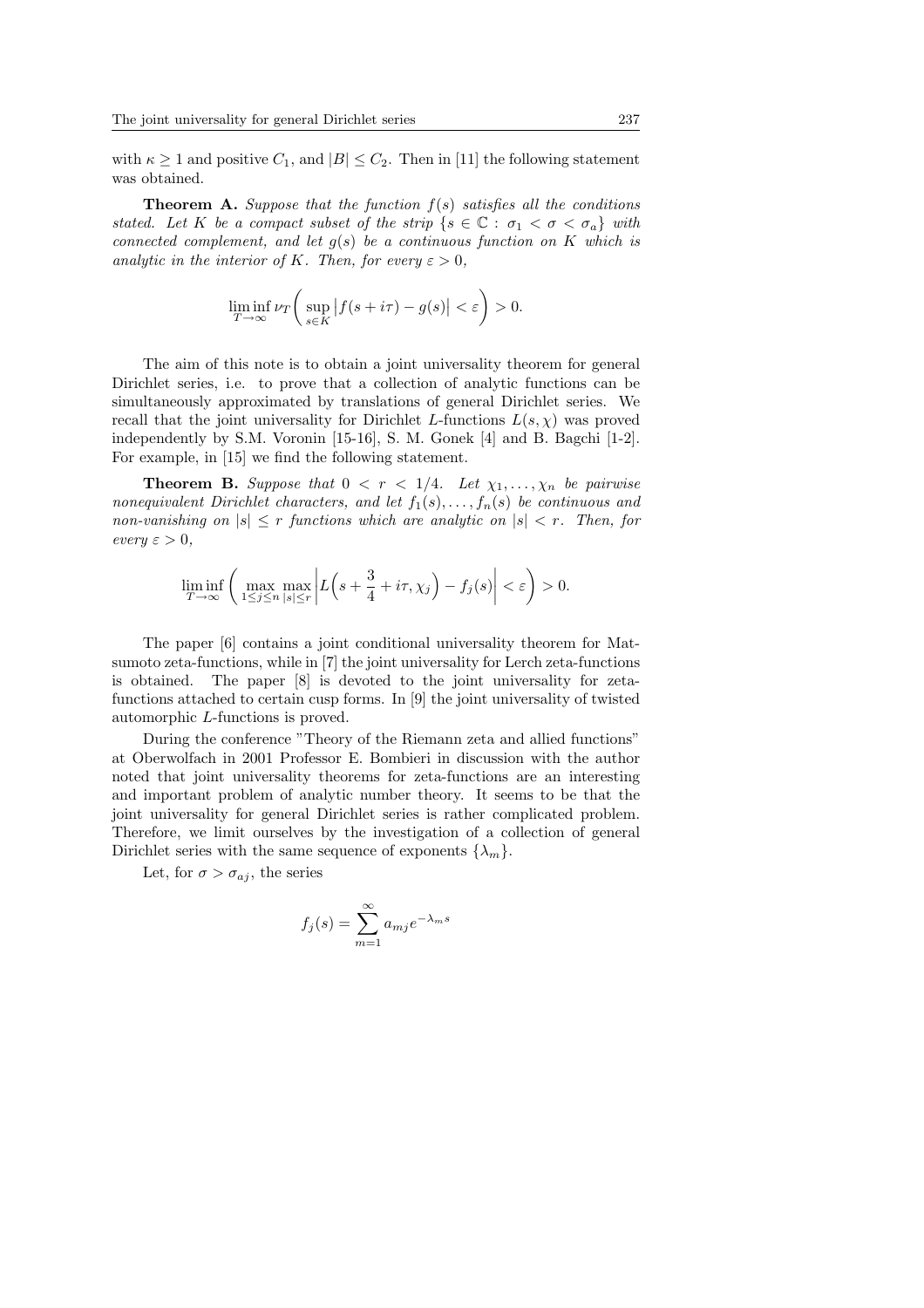converges absolutely,  $j = 1, ..., n$ . Suppose that  $f_j(s)$  is meromorphically continuable to the half-plane  $\sigma > \sigma_{1j}$  with some  $\sigma_{1j} < \sigma_{aj}$ , all poles being included in a compact set, that it is analytic in the strip  $D_j = \{s \in \mathbb{C} : \sigma_{1j} <$  $\langle \sigma \rangle \langle \sigma_{aj} \rangle$ , and that  $f_j(s)$  cannot be represented by an Euler product over primes in the region  $\sigma > \sigma_{aj}$ ,  $j = 1, \ldots, n$ . We also require that, for  $\sigma > \sigma_{1j}$ , the estimates

(3) 
$$
f_j(\sigma + it) = B|t|^{\alpha_j}, \qquad |t| \ge t_0, \quad \alpha_j > 0,
$$

and

(4) 
$$
\int_{-T}^{T} |f_j(\sigma + it)|^2 dt = BT, \qquad T \to \infty,
$$

hold,  $j = 1, \ldots, n$ . Moreover, we need some conditions on the sequences  $\{a_{mj}\}\$  and  $\{\lambda_m\}$ . We suppose that the system  $\{\log 2\} \cup \bigcup_{m=1}^{\infty} \{\lambda_m\}$  is linearly independent over the field of rational numbers. Let

$$
c_{mj} = a_{mj}e^{-\lambda_m \sigma_{aj}}, \qquad j = 1, \ldots, n.
$$

Suppose that there exist  $r \ge n$  sets  $\mathbb{N}_k$ ,  $\mathbb{N}_{k_1} \cup \mathbb{N}_{k_2} = \emptyset$  for  $k_1 \ne k_2$ ,  $\mathbb{N} = \bigcup_{k=1}^r \mathbb{N}_k$ , such that  $c_{mj} = b_{kj}$  for  $m \in \mathbb{N}_k$ ,  $k = 1, \ldots, r$ ,  $j = 1, \ldots, n$ . We set

$$
B = \begin{pmatrix} b_{11} & \dots & b_{1n} \\ \dots & \dots & \dots \\ b_{r1} & \dots & b_{rn} \end{pmatrix}.
$$

We also suppose that the sequence of exponents  $\{\lambda_m\}$  satisfies the relation (2), and that

(5) 
$$
\sum_{\substack{\lambda_m \leq x \\ m \in \mathbb{N}_k}} 1 = \kappa_k r(x) (1 + o(1)), \qquad x \to \infty,
$$

with positive  $\kappa_k$ ,  $k = 1, \ldots, r$ .

**Theorem.** Suppose that conditions  $(2)-(4)$  are satisfied, and that rank  $(B) = n$ . Let  $K_j$  be a compact set of the strip  $D_j$  with connected complement, and let  $g_j(s)$  be a continuous function on  $K_j$  which is analytic in the interior of  $K_j$ ,  $j = 1, ..., n$ . Then, for any  $\varepsilon > 0$ ,

$$
\liminf_{T \to \infty} \nu_T \left( \sup_{1 \le j \le n} \sup_{s \in K_j} |f_j(s + i\tau) - g_j(s)| < \varepsilon \right) > 0.
$$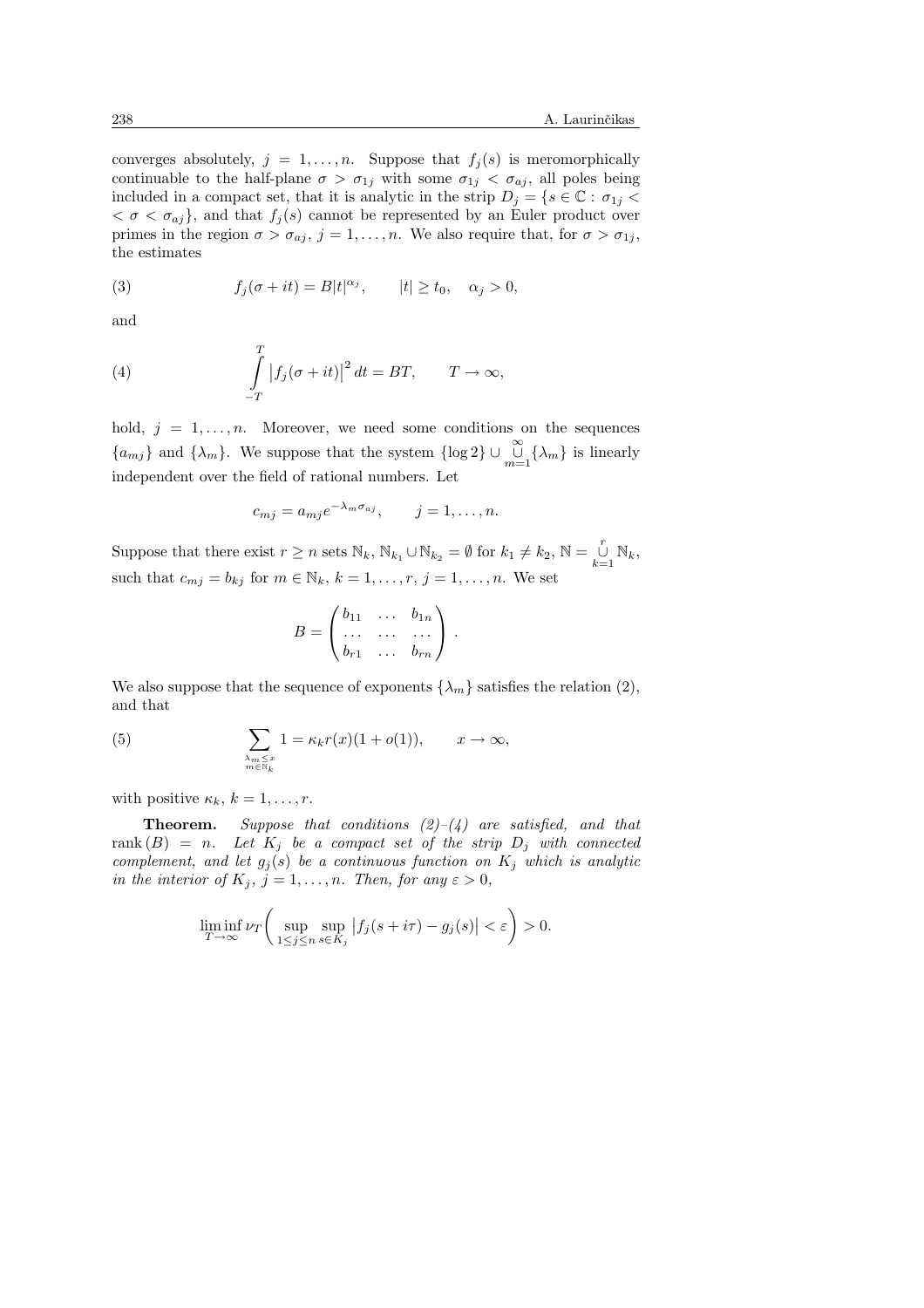### 2. A limit theorem for the functions  $f_i(s)$

For any region G on the complex plain, by  $H(G)$  denote the space of analytic on G functions equipped with the topology of uniform convergence on compacta. Let  $N > 0$ ,

$$
D_{j,N} = \big\{ s \in \mathbb{C} : \sigma_{1j} < \sigma < \sigma_{aj}, \quad |t| < N \big\}, \qquad j = 1, \ldots, n,
$$

and let

$$
H_{n,N} = H_n(D_{1,N}, \dots, D_{n,N}) = H(D_{1,N}) \times \dots \times H(D_{n,N}).
$$

Denote by  $\mathcal{B}(S)$  the class of Borel sets of the space S, and define the probability measure

$$
P_T(A) = \nu_T\Big(\big(f_1(s_1+i\tau),\ldots,f_n(s_n+i\tau)\big) \in A\Big), \qquad A \in \mathcal{B}(H_{n,N}).
$$

To prove the theorem we need a limit theorem for the measure  $P_T$  as  $T \to \infty$ in the sense of the weak convergence of probability measures. Moreover, the limit measure in such theorem must be explicitly given. For this, define the following topological structure. Let  $\gamma$  denote the unit circle on  $\mathbb{C}$ , and

$$
\Omega = \prod_{m=1}^{\infty} \gamma_m,
$$

where  $\gamma_m = \gamma$  for all  $m \in \mathbb{N}$ . The infinitedimensional torus  $\Omega$  is a compact topological Abelian group, therefore on  $(\Omega, \mathcal{B}(\Omega))$  the probability Haar measure  $m_H$  exists, and we obtain a probability space  $(\Omega, \mathcal{B}(\Omega), m_H)$ . Let  $\omega(m)$  stand for the projection of  $\omega \in \Omega$  onto the coordinate space  $\gamma_m$ .

Now on the probability space  $(\Omega, \mathcal{B}(\Omega), m_H)$  we define the  $H_{n,N}$ -valued random element  $f(s_1, \ldots, s_n; \omega)$  by the formula

$$
f(s_1,\ldots,s_n;\omega) = (f_1(s_1,\omega),\ldots,f_n(s_n,\omega)),
$$

where

$$
f_j(s_j,\omega)=\sum_{m=1}^{\infty}a_{mj}\omega(m)e^{-\lambda_m s_j}, \qquad s_j\in D_{j,N}, \quad j=1,\ldots,n,
$$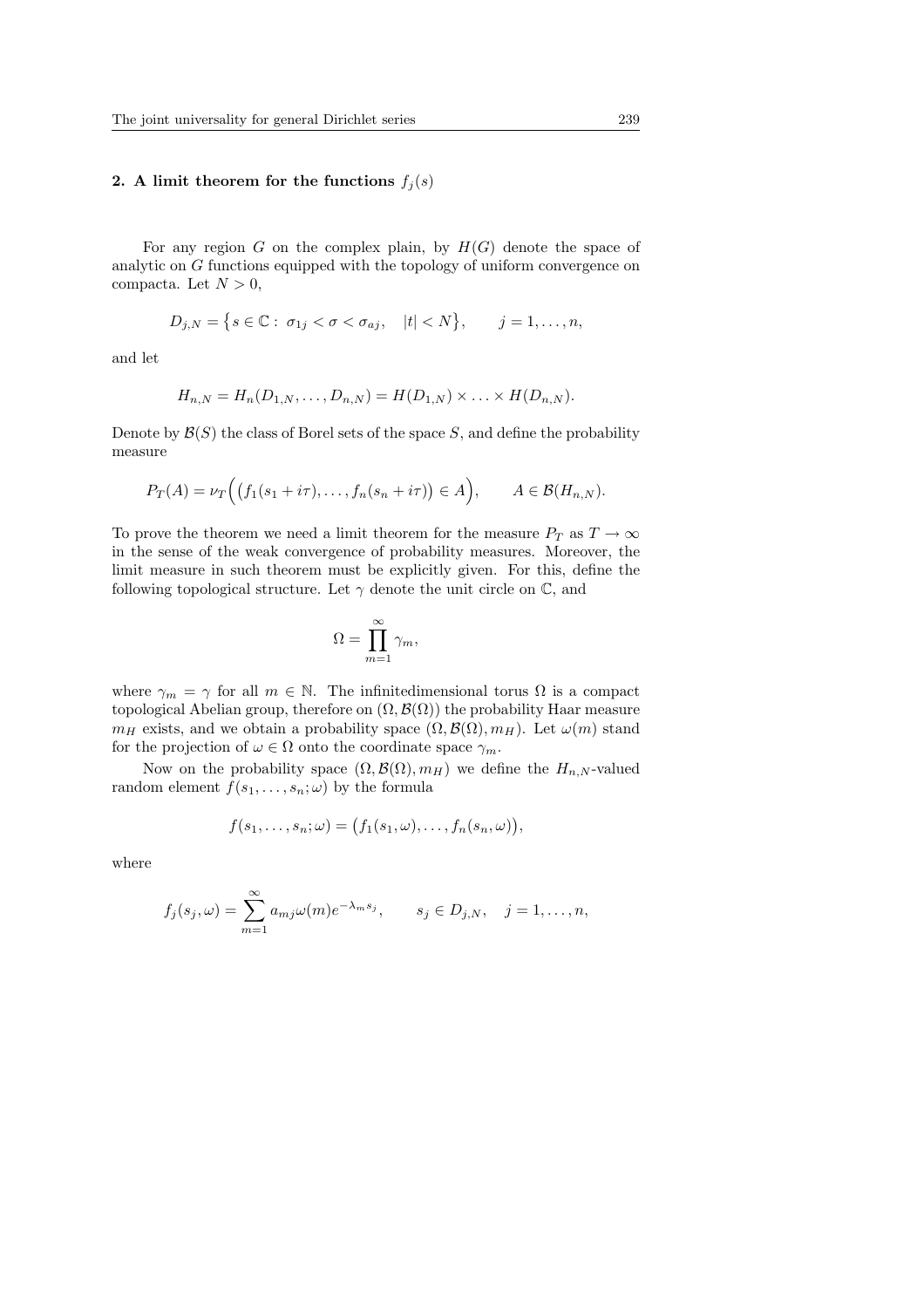and let  $P_f$  be the distribution of the random element  $f(s_1, \ldots, s_n; \omega)$ , i.e.

$$
P_f(A) = m_H(\omega \in \Omega: f(s_1, \ldots, s_n; \omega) \in A), \qquad A \in \mathcal{B}(H_{n,N}).
$$

**Lemma 1.** The probability measure  $P_T$  converges weakly to the measure  $P_f$  as  $T \to \infty$ .

**Proof.** Let  $\widehat{D}_i = \{s \in \mathbb{C} : \sigma > \sigma_{1i}\},\$ 

$$
\widehat{M}_n = M(\widehat{D}_1) \times \ldots \times M(\widehat{D}_n),
$$

and

$$
\widehat{P}_T(A) = \nu_T \Big( \big( f_1(s_1 + i\tau), \dots, f_n(s_n + i\tau) \big) \in A \Big), \qquad A \in \mathcal{B}(M_n),
$$

where  $M(G)$  denotes the space of meromorphic on G functions equipped with the topology of uniform convergence on compacta. We put

$$
\widehat{H}_n = \widehat{H}_n(\widehat{D}_1, \dots, \widehat{D}_n) = H(\widehat{D}_1) \times \dots \times H(\widehat{D}_n),
$$

and define on  $(\Omega, \mathcal{B}(\Omega), m_H)$  an  $\widehat{H}_n$ -valued random element  $\widehat{f}(s_1, \ldots, s_n; \omega)$  by the formula ¢

$$
\widehat{f}(s_1,\ldots,s_n;\omega)=(\widehat{f}(s_1,\omega),\ldots,\widehat{f}(s_n,\omega)),
$$

where

$$
\widehat{f}_j(s_j,\omega)=\sum_{m=1}^{\infty}a_{mj}\omega(m)e^{-\lambda_m s_j}, \qquad s_j\in\widehat{D}_j, \quad j=1,\ldots,n.
$$

Then in [12] it was proved that the probability measure  $P_T$  converges weakly to the distribution of the random element  $\widehat{f}(s_1, \ldots, s_n; \omega)$  as  $T \to \infty$ . Note that in [12] the condition

$$
\lambda_{mj} \ge c_j (\log m)^{\theta_j},
$$

with positive  $c_j$  and  $\theta_j$ ,  $j = 1, \ldots, n$ , is covered by (2)–(4). Let

$$
M_{n,N} = M(D_{1,N}) \times \ldots \times M(D_{n,N}).
$$

Since the function  $h: \widehat{M}_n \to M_{n,N}$ , defined by the coordinatewise restriction, is continuous, hence in view of Theorem 5.1 from [3], we obtain the assertion of the lemma.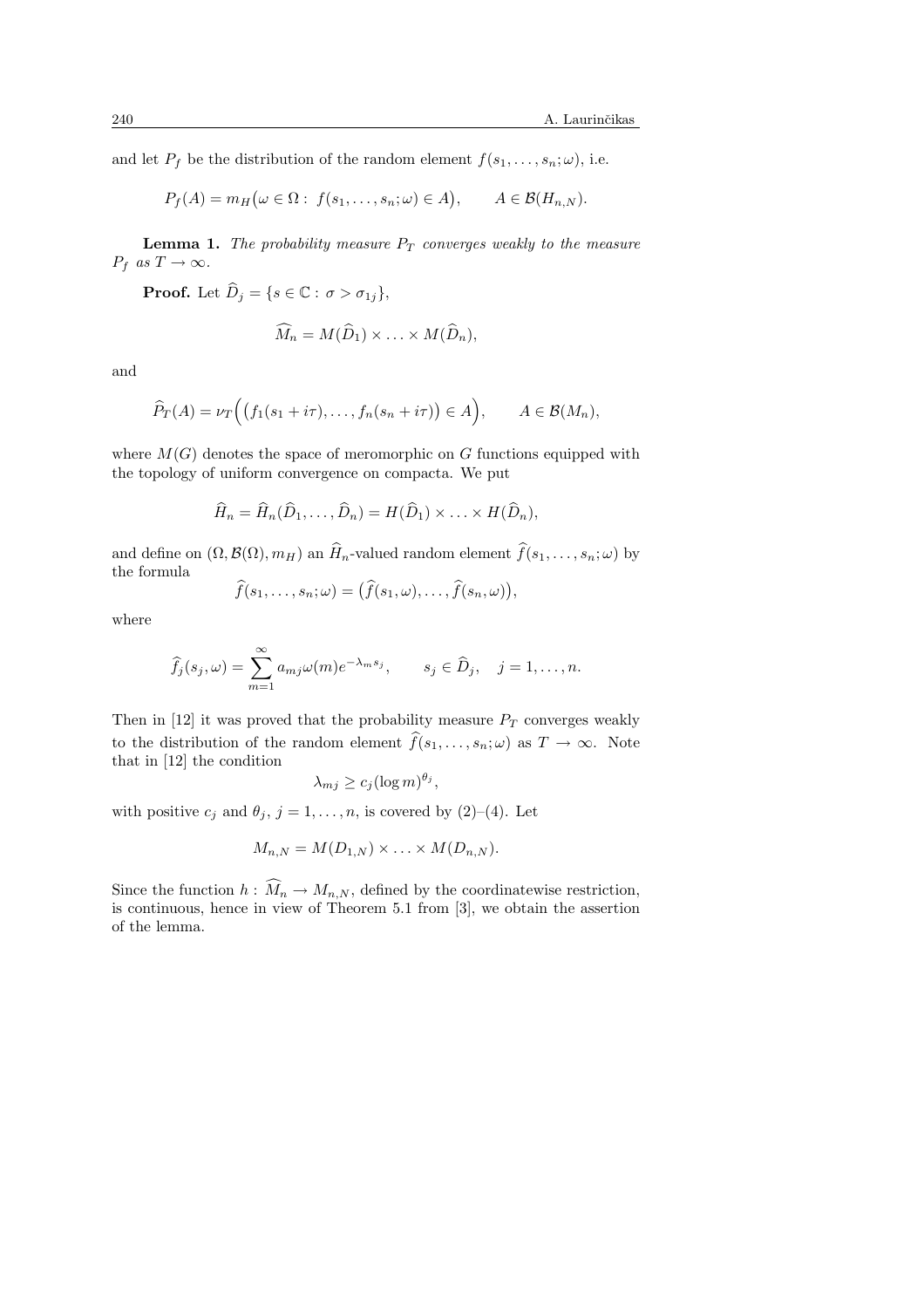### 3. Functions of exponential type

We recall that an entire function  $q(s)$  is of exponential type if

$$
\limsup_{r\to\infty} \frac{\log|g(re^{i\theta})|}{r} < \infty
$$

uniformly in  $\theta$ ,  $|\theta| \leq \pi$ .

Now we state some lemmas on the functions of exponential type.

**Lemma 2.** Let  $g(s)$  be an entire function of exponential type, and let  $\{\xi_m\}$ be a sequence of complex numbers. Moreover, let  $\alpha_1, \alpha_2$  and  $\alpha_3$  be real positive numbers satisfying

1 0  $\limsup_{x\to\infty}$  $\log |g(\pm ix)|$  $\frac{\left(\frac{1}{2}i\omega\right)}{x} \leq \alpha_1;$ 2<sup>0</sup>  $|\xi_m - \xi_n| \ge \alpha_2 |m - n|;$ 3<sup>0</sup>  $\lim_{m \to \infty} \frac{\xi_m}{m}$  $\frac{1}{m} = \alpha_3;$  $4^0$   $\alpha_1 \alpha_2 < \pi$ .

Then

$$
\limsup_{m \to \infty} \frac{\log |g(\xi_m)|}{|\xi_m|} = \limsup_{r \to \infty} \frac{\log |g(r)|}{r}.
$$

The lemma is a version of Bernstein's theorem, for the proof see Theorem 6.4.12 of [5].

**Lemma 3.** Let  $\mu$  be a complex-valued measure on  $(\mathbb{C}, \mathcal{B}(\mathbb{C}))$  having compact support contained in the half-plane  $\sigma > \sigma_0$ . Define

$$
g(s) = \int\limits_{\mathbb{C}} e^{sz} \, d\mu(z)
$$

and suppose that  $g(s) \not\equiv 0$ . Then

$$
\limsup_{r \to \infty} \frac{\log |g(r)|}{r} > \sigma_0.
$$

Proof of the lemma can be found in [5], Theorem 6.4.14.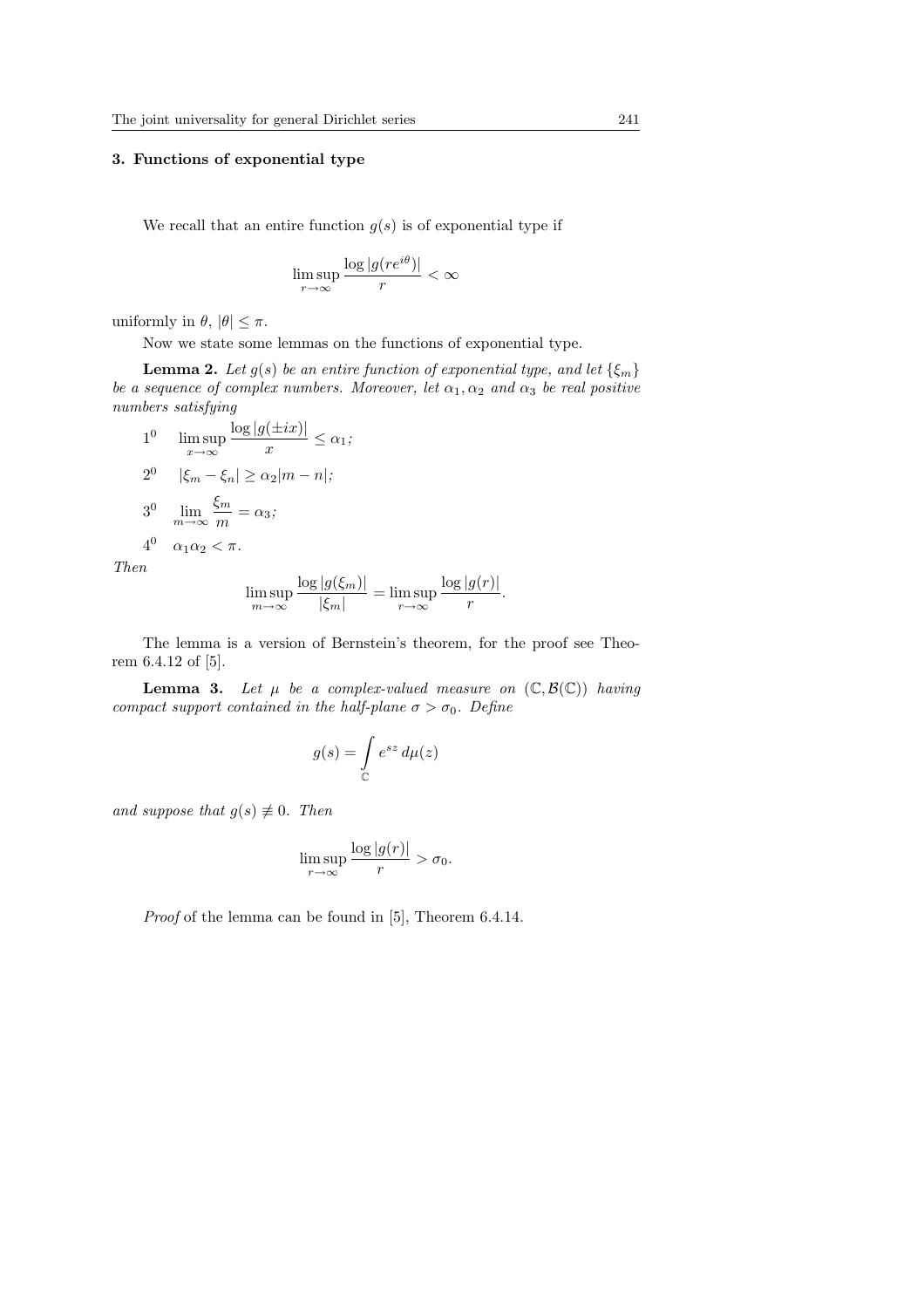## 4. The support of the random element f

This section is devoted to the support of the measure  $P_f$ . We recall that the minimal closed set  $S_{P_f} \subseteq H_{n,N}$  such that  $P_f(S_{P_f}) = 1$  is called the support of  $P_f$ . The set  $S_{P_f}$  consists of all  $g = (g_1(s_1), \ldots, g_n(s_n)) \in H_{n,N}$  such that for every neighbourhood G of g the inequality  $P_f(\mathcal{G}) > 0$  is satisfied.

The support of distribution of the random element  $X$  is called the support of X and is denoted by  $S_X$ .

We begin with some auxiliary lemmas.

**Lemma 4.** Let  $\{X_m\}$  be a sequence of independent  $H_{n,N}$ -valued random elements such that the series

$$
\sum_{m=1}^{\infty} X_m
$$

converges almost surely. Then the support of the sum of the latter series is the closure of the set of all  $g \in H_{n,N}$  which may be written as convergent series

$$
\underline{g} = \sum_{m=1}^{\infty} \underline{g}_m, \qquad \underline{g}_m \in S_{X_m}.
$$

Proof of the lemma is given in [8].

**Lemma 5.** Let  $\{g_m\} = \{(g_{1m}, \ldots, g_{nm})\}$  be a sequence in  $H_{n,N}$  which satisfies:

 $1^0$  If  $\mu_1, \ldots, \mu_n$  are complex measures on  $(\mathbb{C}, \mathcal{B}(\mathbb{C}))$  with compact supports contained in  $D_{1,N}, \ldots, D_{n,N}$ , respectively, such that

$$
\sum_{m=1}^{\infty} \left| \sum_{j=1}^{n} \int_{\mathbb{C}} g_{jm} \, d\mu_j \right| < \infty,
$$

then

$$
\int\limits_{\mathbb C} s^r \, d\mu_j(s) = 0
$$

for  $j = 1, \ldots, n, r = 0, 1, 2, \ldots;$ 

2 <sup>0</sup> The series

$$
\sum_{m=1}^\infty \underline{g}_m
$$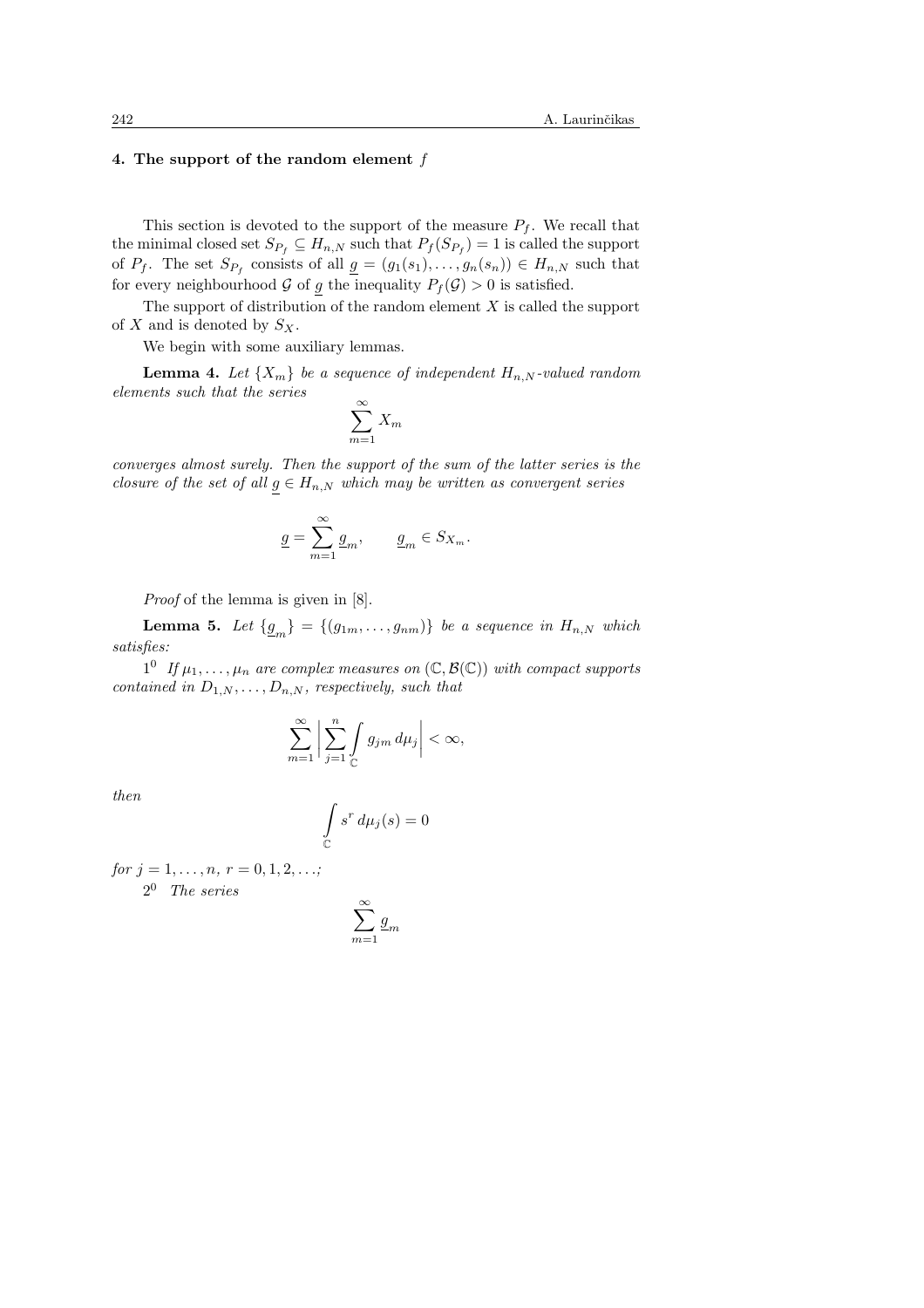converges in  $H_{n,N}$ ;

 $3^0$  For any compacts  $K_1 \subseteq D_{1,N}, \ldots, K_n \subseteq D_{n,N}$ ,

$$
\sum_{m=1}^{\infty} \sum_{j=1}^{n} \sup_{s \in K_j} |g_{jm}(s)|^2 < \infty.
$$

Then the set of all convergent series

$$
\sum_{m=1}^\infty a_m \underline{g}_m
$$

with  $a_m \in \gamma$  is dense in  $H_{n,N}$ .

Proof of the lemma can be found in [8].

Let  $\nu$  be a complex measure on  $(\mathbb{C}, \mathcal{B}(\mathbb{C}))$  with compact support contained in ½

$$
\bigg\{s\in\mathbb{C}:\ \min_{1\leq j\leq n}(\sigma_{1j}-\sigma_{aj})<\sigma<0, |t|
$$

Define

$$
w(z) = \int_{\mathbb{C}} e^{-sz} \, d\nu(s), \qquad z \in \mathbb{C}.
$$

**Lemma 6.** Suppose that, for some  $k$ ,

$$
\sum_{m=1 \atop m\in\mathbb{N}_k}^\infty \big|w(\lambda_m)\big|<\infty.
$$

Then

$$
\int_{\mathbb{C}} s^l d\nu(s) = 0, \qquad l = 0, 1, 2, \dots
$$

**Proof.** Let  $g(s) = w(s)$  in Lemma 3. Since, for  $x > 0$ ,

$$
|w(\pm x)| \le e^{Nx} \int\limits_{\mathbb{C}} |d\nu(s)|,
$$

condition 1<sup>0</sup> of Lemma 2 is satisfied with  $\alpha_1 = N$ . Now we fix an  $\alpha_3$  satisfying

$$
0<\alpha_3<\frac{\pi}{N},
$$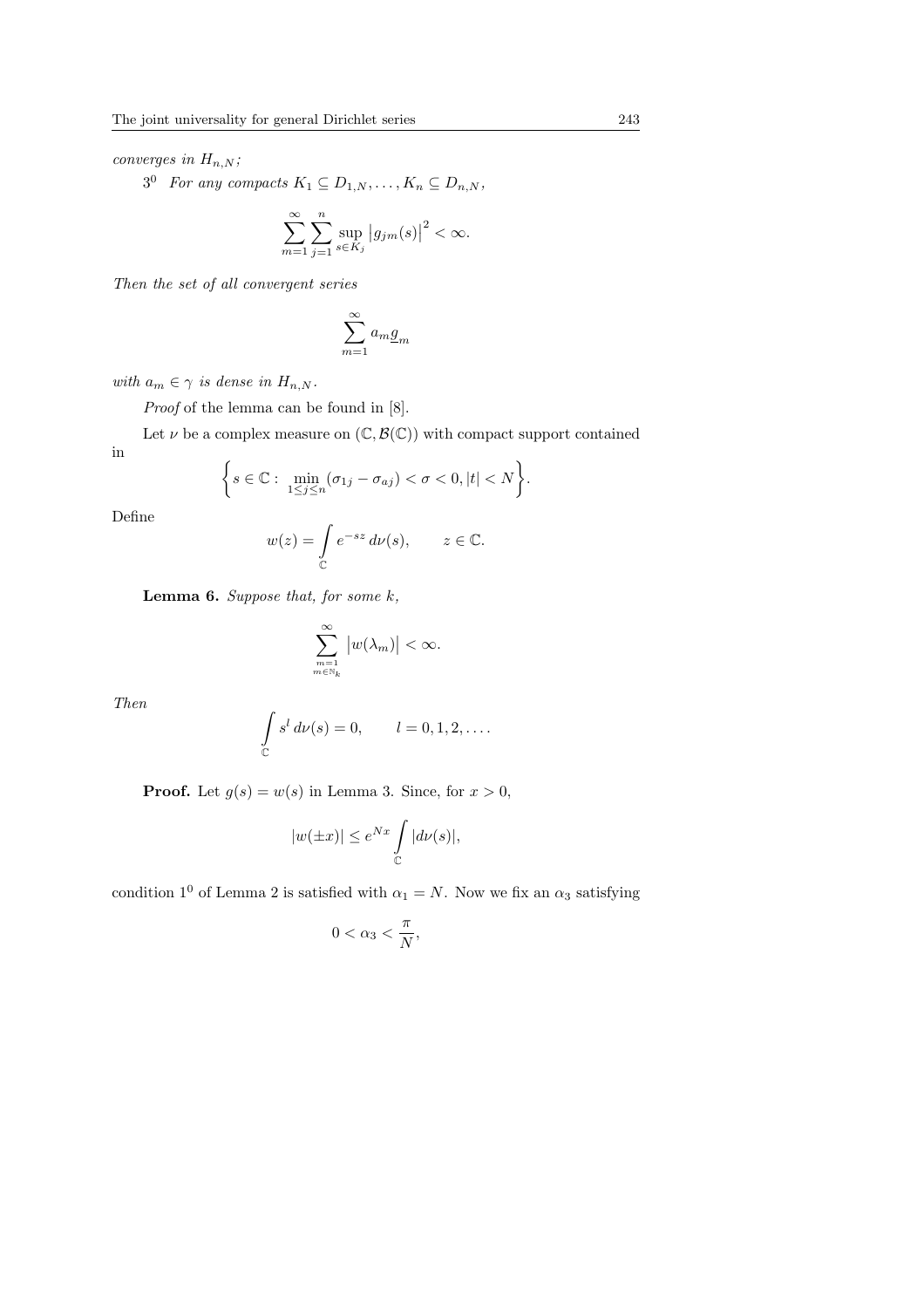and a real number  $\xi$  with

$$
(6) \tC1\alpha3\xi > C2,
$$

where the constants  $C_1$  and  $C_2$  are given by formula (2). Define

$$
A = \left\{ l \in \mathbb{N} : \exists r \in \left( (l - \xi)\alpha_3, (l + \xi)\alpha_3 \right] \quad \text{with} \quad |w(r)| \le \frac{1}{r^{\kappa}} \right\}.
$$

We have

$$
\sum_{m=1 \atop m \in \mathbb{N}_k}^{\infty} |w(\lambda_m)| \geq \sum_{l \notin A} \sum_{m}^{\prime} |w(\lambda_m)| \geq \sum_{l \notin A} \sum_{m}^{\prime} \frac{1}{\lambda_m^{\kappa}},
$$

where  $\sum'_m$  denotes the sum over all  $m \in \mathbb{N}_k$  satisfying the inequalities

$$
(l - \xi)\alpha_3 < \lambda_m \le (l + \xi)\alpha_3.
$$

This and the hypothesis of the lemma yield

(7) 
$$
\sum_{l \not\in A} \sum_{m \in \mathbb{N}_k \atop \alpha < \lambda_m \leq b} \frac{1}{\lambda_m^{\kappa}} < \infty
$$

with  $a = (l - \xi)\alpha_3$ ,  $b = (l + \xi)\alpha_3$ . Summing by parts and applying conditions  $(2)$  and  $(5)$ , we find  $\overline{\phantom{a}}$ 

$$
\sum_{m \in \mathbb{N}_k \atop a < \lambda_m \le b} \frac{1}{\lambda_m^{\kappa}} =
$$
\n
$$
= \frac{1}{b^{\kappa}} \sum_{m \in \mathbb{N}_k \atop a < \lambda_m \le b} 1 + \kappa \int_a^b \left( \sum_{m \in \mathbb{N}_k \atop a < \lambda_m \le u} 1 \right) \frac{du}{u^{\kappa+1}} \ge (r(b) - r(a)) \frac{\kappa_k}{b^{\kappa}} (1 + o(1)) \ge
$$
\n
$$
\ge \frac{C_1 \kappa_k}{b^{\kappa}} (1 + o(1)) \Big( \left( (l + \xi) \alpha_3 \right)^{\kappa} - \left( (l - \xi) \alpha_3 \right)^{\kappa} \Big) - \frac{2\kappa_k}{b^{\kappa}} C_2 (1 + o(1)) =
$$
\n
$$
= \frac{C_1 \kappa_k \alpha_3^{\kappa} l^{\kappa}}{b^{\kappa}} (1 + o(1)) \left( \left( 1 + \frac{\xi}{l} \right)^{\kappa} - \left( 1 - \frac{\xi}{l} \right)^{\kappa} \right) - \frac{2\kappa_k C_2}{b^{\kappa}} (1 + o(1)) =
$$
\n
$$
= \frac{2C_1 \kappa_k \alpha_3^{\kappa} l^{\kappa} \kappa \xi}{b^{\kappa} l} (1 + o(1)) + \frac{B}{l^2} - \frac{2\kappa_k C_2}{b^{\kappa}} (1 + o(1))
$$

as  $l \to \infty$ . Therefore, (6) and (7) yield

$$
\sum_{l \not\in A} \frac{1}{l} < \infty.
$$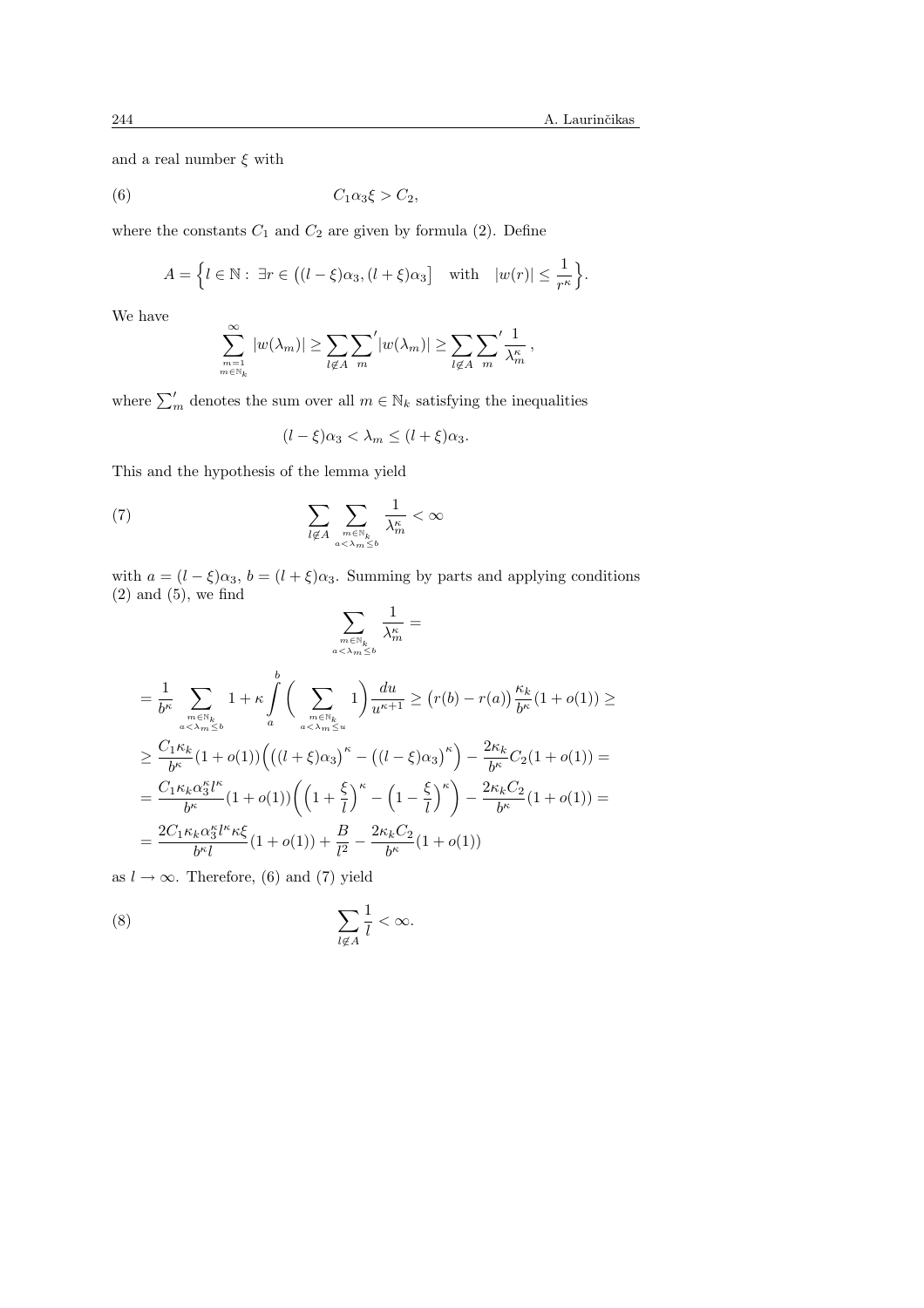Let

$$
A = \{a_l : l \in \mathbb{N}\}, \qquad a_1 < a_2 < \dots
$$

Then from (8) we find

(9) 
$$
\lim_{l \to \infty} \frac{a_l}{l} = 1.
$$

By the definition of the set A there exists a sequence  $\xi_l$  such that

$$
(a_l - \xi)\alpha_3 < \xi_l \le (a_l + \xi)\alpha_3
$$

and

$$
|w(\xi_l)| \leq \frac{1}{\xi_l^{\kappa}}.
$$

This and (9) show that

$$
\lim_{l \to \infty} \frac{\xi_l}{l} = \alpha_3,
$$

and

$$
\limsup_{l\to\infty}\frac{\log|w(\xi_l)|}{\xi_l}\leq 0.
$$

Moreover, in view of (9)

$$
|\xi_m - \xi_n| > |a_m - a_n| \alpha_3 \ge \alpha_2 |m - n|
$$

with some positive constant  $\alpha_2$ . Therefore, applying Lemma 2, we find that

(10) 
$$
\limsup_{r \to \infty} \frac{\log |w(r)|}{r} \leq 0.
$$

On the other hand, by Lemma 3, if  $w(s) \neq 0$ , then

$$
\limsup_{r \to \infty} \frac{\log |w(r)|}{r} > 0,
$$

and this contradicts (10). Consequently,  $w(s) \equiv 0$ , and the lemma follows by differentiation.

**Lemma 7.** The support of the random element  $f(s_1, \ldots, s_n; \omega)$  is the whole of  $H_{n,N}$ .

**Proof.** Let, for  $m = 1, 2, \ldots$ ,

$$
\underline{f}_m(s_1,\ldots,s_n;\omega(m)) =
$$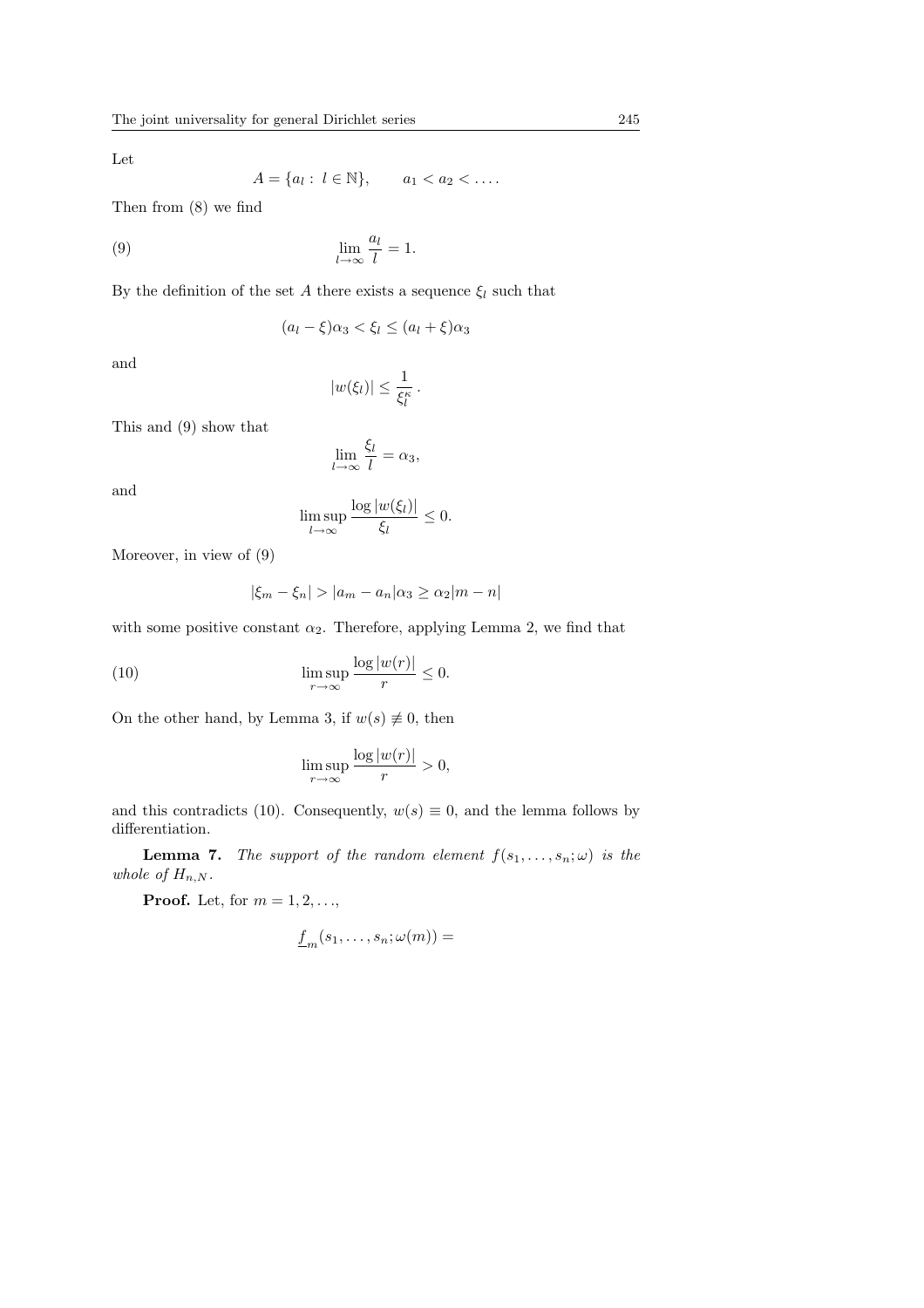$$
= (f_m(s_1,\omega),\ldots,f_m(s_n,\omega)) = (a_{m1}\omega(m)e^{-\lambda_m s_1},\ldots,a_{mn}\omega(n)e^{-\lambda_m s_n}).
$$

It follows from the definition of  $\Omega$  that  $\{\omega(m)\}\$ is a sequence of independent random variables with respect to the measure  $m_H$ . Hence  $\{\underline{f}_m(s_1,\ldots,s_n;\omega(m)\}\$ is a sequence of independent  $H_{n,N}$ -valued random elements defined on the probability space  $(\Omega, \mathcal{B}(\Omega), m_H)$ . The support of each random variable  $\omega(m)$  is the unit circle  $\gamma$ . Therefore, the set  $\{\underline{f}_m(s_1,\ldots,s_n;a): a \in \gamma\}$  is the support of the random element  $\underline{f}_m(s_1,\ldots,s_n;\omega(m))$ . Hence in virtue of Lemma 4 the closure of the set of all convergent series

$$
\sum_{m=1}^{\infty} \underline{f}_m(s_1, \dots, s_n; a_m), \qquad a_m \in \gamma,
$$

is the support of the random element  $f(s_1, \ldots, s_n; \omega)$ . To prove the lemma it remains to check that the latter set is dense in  $H_{n,N}$ . For this we will apply Lemma 5.

Let  $\mu_1, \ldots, \mu_n$  be complex measures on  $(\mathbb{C}, \mathcal{B}(\mathbb{C}))$  with compact supports contained in  $D_{1,N}, \ldots, D_{n,N}$ , respectively, such that

(11) 
$$
\sum_{m=1}^{\infty} \left| \sum_{j=1}^{n} \int_{\mathbb{C}} a_{mj} e^{-\lambda_m s} d\mu_j(s) \right| < \infty.
$$

Now let

$$
h_j(s) = s - \sigma_{aj}, \qquad j = 1, \ldots, n.
$$

Then we have that

$$
\mu_j h_j^{-1}(A) = \mu_j (h_j^{-1}A), \qquad A \in \mathcal{B}(\mathbb{C}),
$$

is a complex measure of  $(\mathbb{C}, \mathcal{B}(\mathbb{C}))$ , with compact support contained in  $\widehat{D}_{i,N} =$  $= {s \in \mathbb{C} : σ_{1j} − σ_{aj} < σ < 0, |t| < N}, j = 1, ..., n.$  Now (11) can be rewritten in the form

$$
\sum_{m=1}^{\infty}\bigg|\sum_{j=1}^{n}c_{mj}\int\limits_{\mathbb C}e^{-\lambda_m s}\,d\mu_jh_j^{-1}(s)\bigg|<\infty.
$$

This together with hypotheses on  $c_{mj}$  leads to

(12) 
$$
\sum_{\substack{m=1 \ m \in \mathbb{N}_k}}^{\infty} \left| \sum_{j=1}^n b_{kj} \int_{\mathbb{C}} e^{-\lambda_m s} d\mu_j h_j^{-1}(s) \right| < \infty, \qquad k = 1, \ldots, r.
$$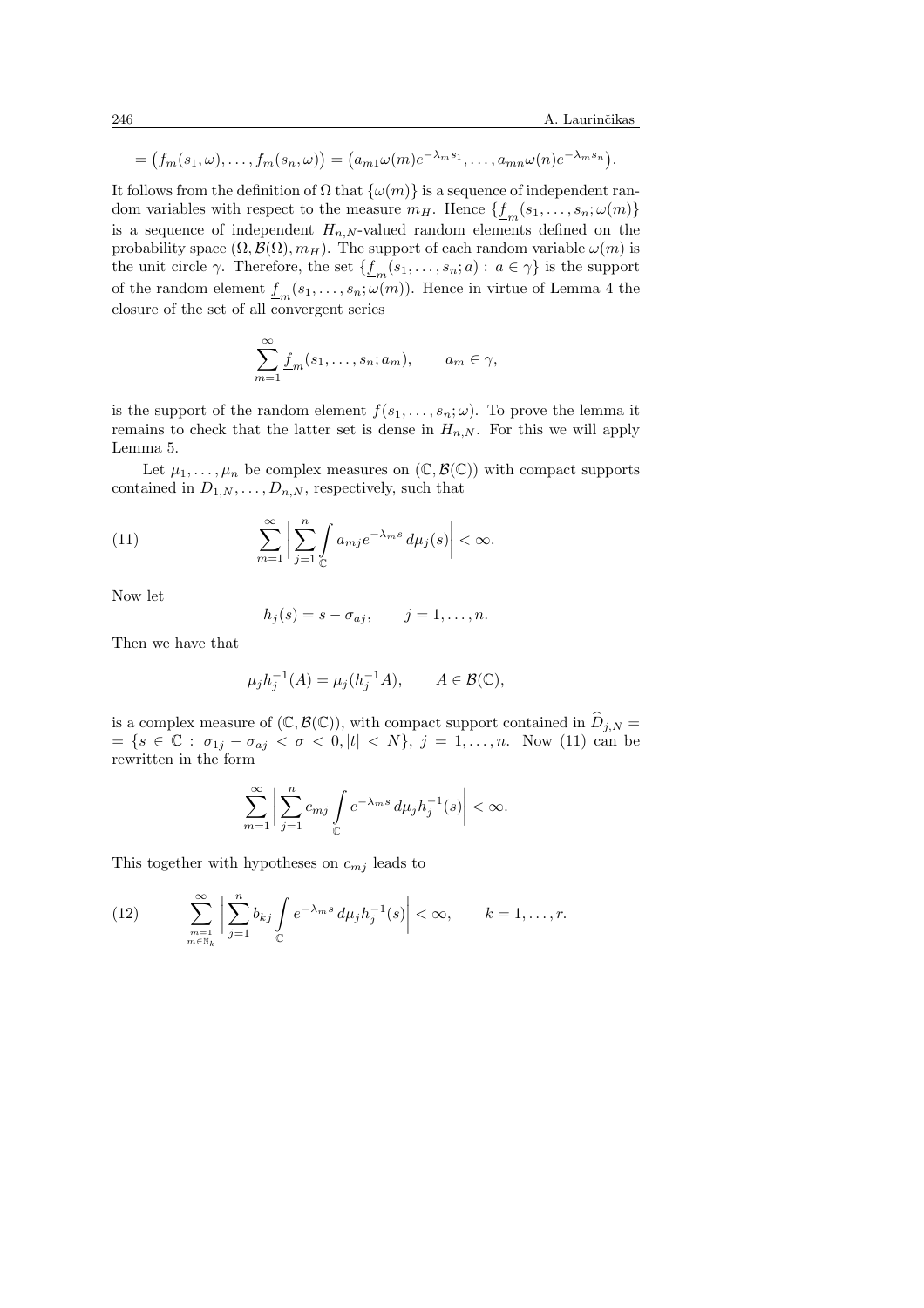Taking

$$
\widehat{\mu}_k(A) = \sum_{j=1}^n b_{kj} \mu_j h_j^{-1}(A), \qquad A \in \mathcal{B}(\mathbb{C}),
$$
  

$$
v_k(z) = \int_{\mathbb{C}} e^{-sz} d\widehat{\mu}_k(s), \qquad z \in \mathbb{C}, \quad k = 1, \dots, r,
$$

we write (12) in the form

$$
\sum_{\substack{m=1 \ m \in \mathbb{N}_k}}^{\infty} |v_k(\lambda_m)| < \infty, \qquad k = 1, \ldots, r.
$$

Clearly,  $\hat{\mu}_k$ ,  $k = 1, \ldots, r$ , is a complex measure on  $(\mathbb{C}, \mathcal{B}(\mathbb{C}))$  with compact support contained in

$$
\bigg\{s\in\mathbb{C}:\ \min_{1\leq j\leq n}(\sigma_{1j}-\sigma_{aj})<\sigma<0,\ \ |t|
$$

Now Lemma 3 shows that  $v_k(z) \equiv 0$ , and thus

$$
\int\limits_{\mathbb{C}} s^l d\widehat{\mu}_k(s) = 0, \qquad l = 0, 1, 2, \dots, \quad k = 1, \dots, r.
$$

Hence, using the definition of  $\hat{\mu}_k$  and the properties of the matrix B, we obtain that

$$
\int_{\mathbb{C}} s^l \, d\mu_j h_j^{-1}(s) = 0, \qquad l = 0, 1, 2, \dots, \quad j = 1, \dots, n,
$$

and this together with definition of the function  $h_j$  implies the relations

(13) 
$$
\int_{\mathbb{C}} s^l d\mu_j(s) = 0, \qquad l = 0, 1, 2, \dots, \quad j = 1, \dots, n.
$$

In the proof that

$$
f_j(s_j, \omega) = \sum_{m=1}^{\infty} a_{mj} \omega(m) e^{-\lambda_m s_j}
$$

is an  $H(D_j)$ -valued random element,  $D_j = \{s \in \mathbb{C} : \sigma > \sigma_{1j}\}\$ , it is proved in [10] that, for almost all  $\omega \in \Omega$ , the series for  $f_j(s_j, \omega)$  converges uniformly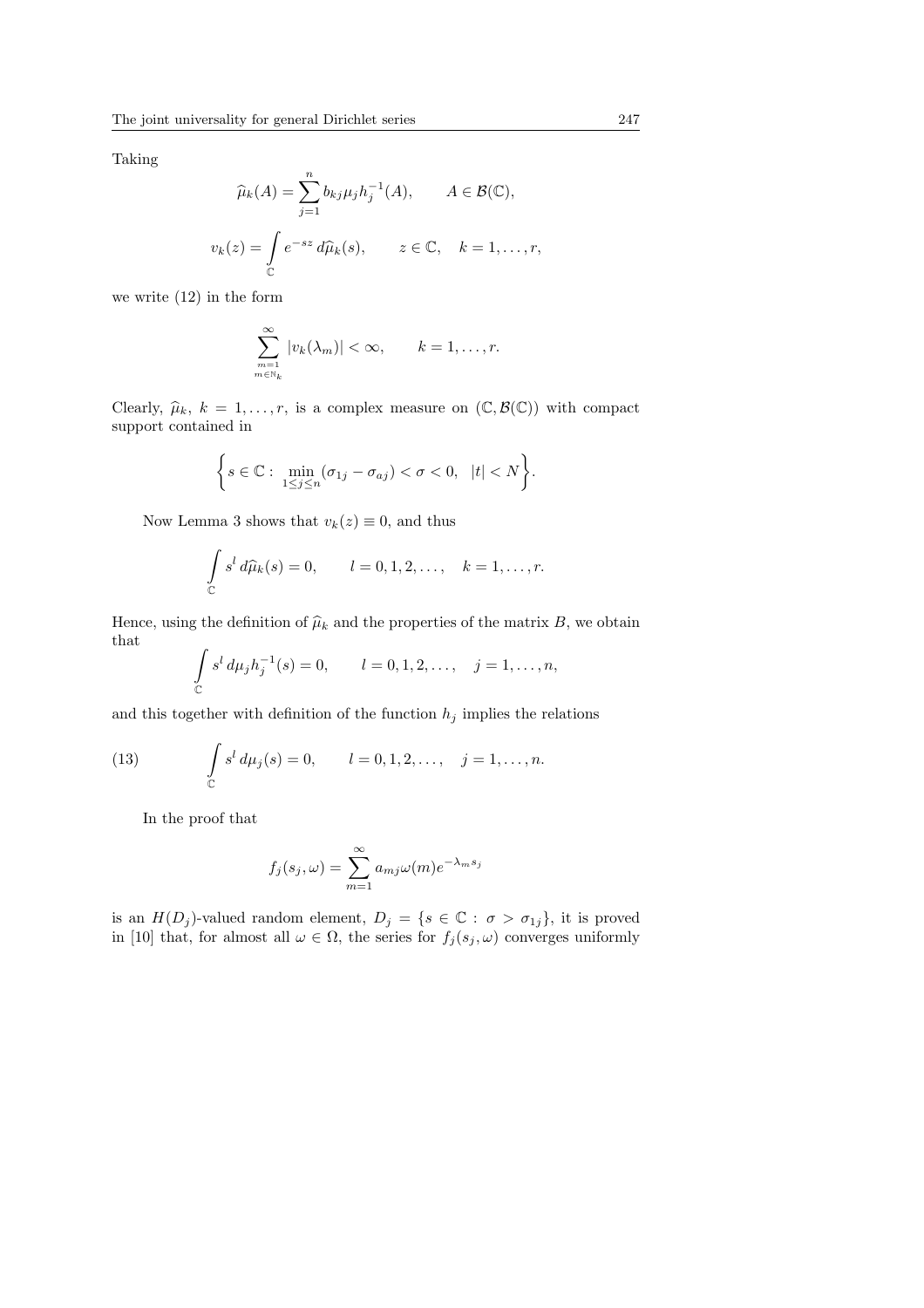on compact subsets of  $D_j$ ,  $j = 1, ..., n$ . Therefore, there exists a sequence  ${b_m : b_m \in \gamma}$  such that

$$
\sum_{m=1}^{\infty} \underline{f}_m(s_1, \dots, s_n; b_m)
$$

converges in  $H_{n,N}$ . Moreover, in [10] it was obtained that, for  $\sigma > \sigma_{1j}$ ,

$$
\sum_{m=1}^{\infty} |a_{mj}|^2 e^{-2\lambda_m \sigma} < \infty, \qquad j = 1, \dots, n.
$$

Hence, by the well-known property of Dirichlet series, see Corollary 2.1.3 of [5], we have that for any compacts  $K_j \subseteq D_{j,N}, j = 1, \ldots, n$ ,

$$
\sum_{m=1}^{\infty} \sum_{j=1}^{n} \sup_{s \in K_j} |f_{mj}(s, b_m)|^2 < \infty.
$$

Since  $|b_m| = 1$ , condition (13) is valid also for  $f(s_1, \ldots, s_n; b_m)$ . Thus we have that all conditions of Lemma 3 for  $\underline{f}_m(s_1, \ldots, s_n; b_m)$  are satisfied, and therefore the set of all convergent series

$$
\sum_{m=1}^{\infty} a_m^* \underline{f}_m(s_1,\ldots,s_n;b_m)
$$

with  $a_m^* \in \gamma$  is dense in  $H_{n,N}$ . Hence the set of all convergent series

$$
\sum_{m=1}^{\infty} \underline{f}_m(s_1, \dots, s_n; a_m), \qquad a_m \in \gamma,
$$

is dense in  $H_{n,N}$ , and the closure of this set is the whole of  $H_{n,N}$ . The lemma is proved.

#### 5. Proof of the Theorem

The proof is similar to that given in [8]. First we suppose that the functions  $g_j(s)$  can be continued analytically to the whole of  $D_{j,N}$ , respectively,  $j =$  $= 1, \ldots, n$ . Denote by G the set of all  $(y_1, \ldots, y_n) \in H_{n,N}$  such that

$$
\sup_{1 \le j \le n} \sup_{s \in K_j} |y_j(s) - g_j(s)| < \frac{\varepsilon}{4}.
$$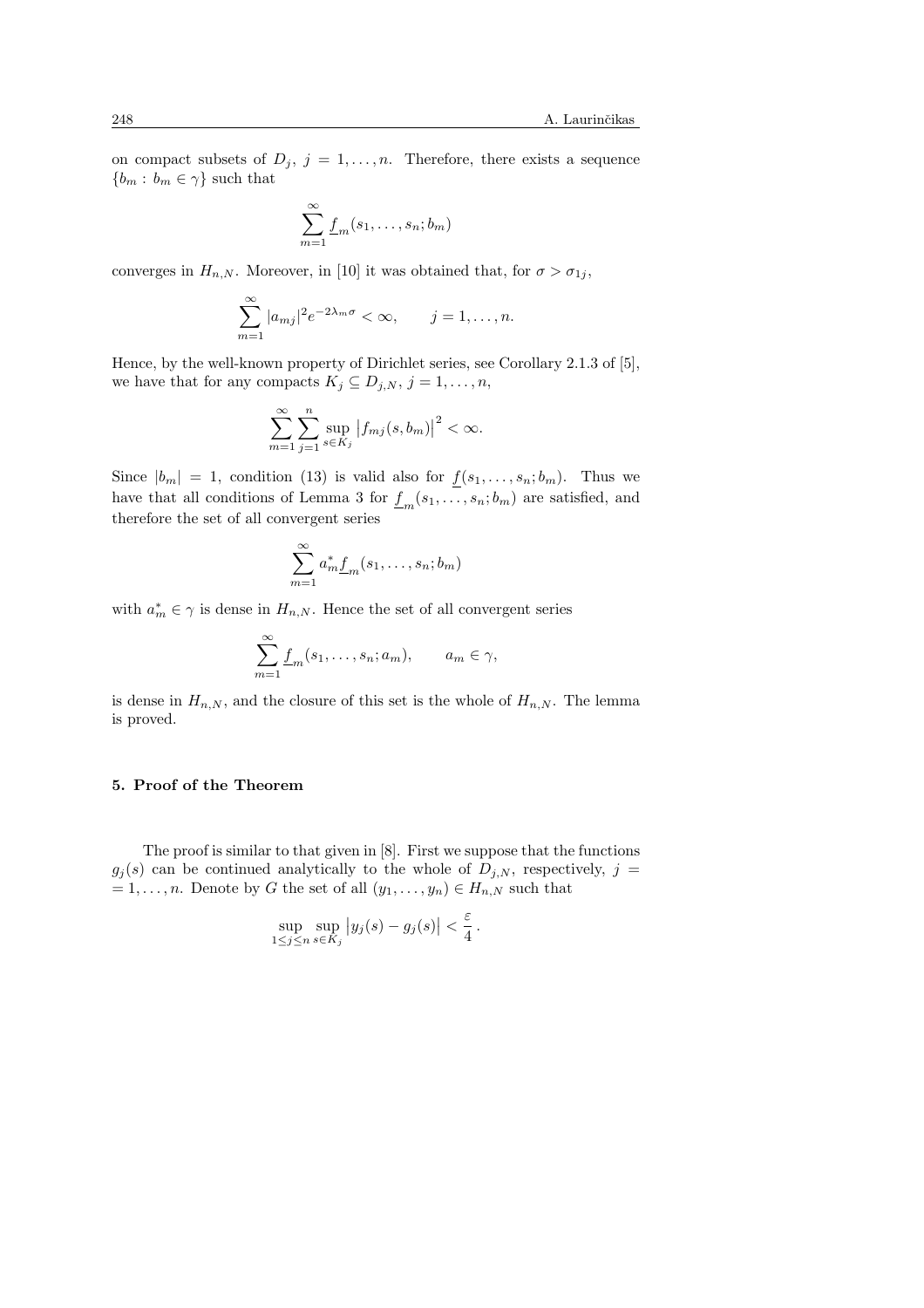The set G is open. Therefore, Lemma 1, properties of the weak convergence and Lemma 5 show that

$$
\liminf_{T \to \infty} \left( \sup_{1 \le j \le n} \sup_{s \in K_j} |f_j(s + i\tau) - g_j(s)| < \frac{\varepsilon}{4} \right) \ge P_f(G) > 0.
$$

Now let the functions  $g_j(s)$ ,  $j = 1, \ldots, n$ , be the same as in the statement of the theorem. By the Mergelyan theorem, see, for example, [17], there exist polynomials  $p_j(s)$ ,  $j = 1, \ldots, n$ , such that

(14) 
$$
\sup_{1 \leq j \leq n} \sup_{s \in K_j} |p_j(s) - g_j(s)| < \frac{\varepsilon}{2}.
$$

By the first part of the proof we have

(15) 
$$
\liminf_{T \to \infty} \nu_T \left( \sup_{1 \le j \le n} \sup_{s \in K_j} |f_j(s + i\tau) - p_j(s)| < \frac{\varepsilon}{2} \right) > 0.
$$

In view of (14)

$$
\left\{\tau: \sup_{1\leq j\leq n}\sup_{s\in K_j}|f_j(s+i\tau)-p_j(s)|<\frac{\varepsilon}{2}\right\}\subseteq
$$
  

$$
\subseteq \left\{\tau: \sup_{1\leq j\leq n}\sup_{s\in K_j}|f_j(s+i\tau)-g_j(s)|<\varepsilon\right\}.
$$

Therefore this and (15) yield that

$$
\liminf_{T \to \infty} \nu_T \left( \sup_{1 \le j \le n} \sup_{s \in K_j} |f_j(s + i\tau) - g_j(s)| < \varepsilon \right) > 0,
$$

and the theorem is proved.

Now we give an example. Let  $a_{mj}$  be a periodic sequence with period  $r \geq n, j = 1, \ldots, n$ , and  $\lambda_m = (m + \alpha)^{\beta}$  with some transcendental  $\alpha > 0$  and  $\beta \in (0,1)$ . Then

$$
f_j(s) = \sum_{m=1}^{\infty} a_{mj} e^{-(m+\alpha)^{\beta}s}
$$

converges absolutely for  $\sigma > \sigma_{aj} = 0$ ,  $j = 1, ..., n$ , and  $c_{mj} = a_{mj}$  is constant on the set  $\mathbb{N}_k = \{m \in \mathbb{N} : m \equiv k \pmod{r}\}, j = 1, \ldots, n$ . Moreover,

$$
r(x) = \sum_{(m+\alpha)^{\beta} \le x} 1 = x^{1/\beta} + B.
$$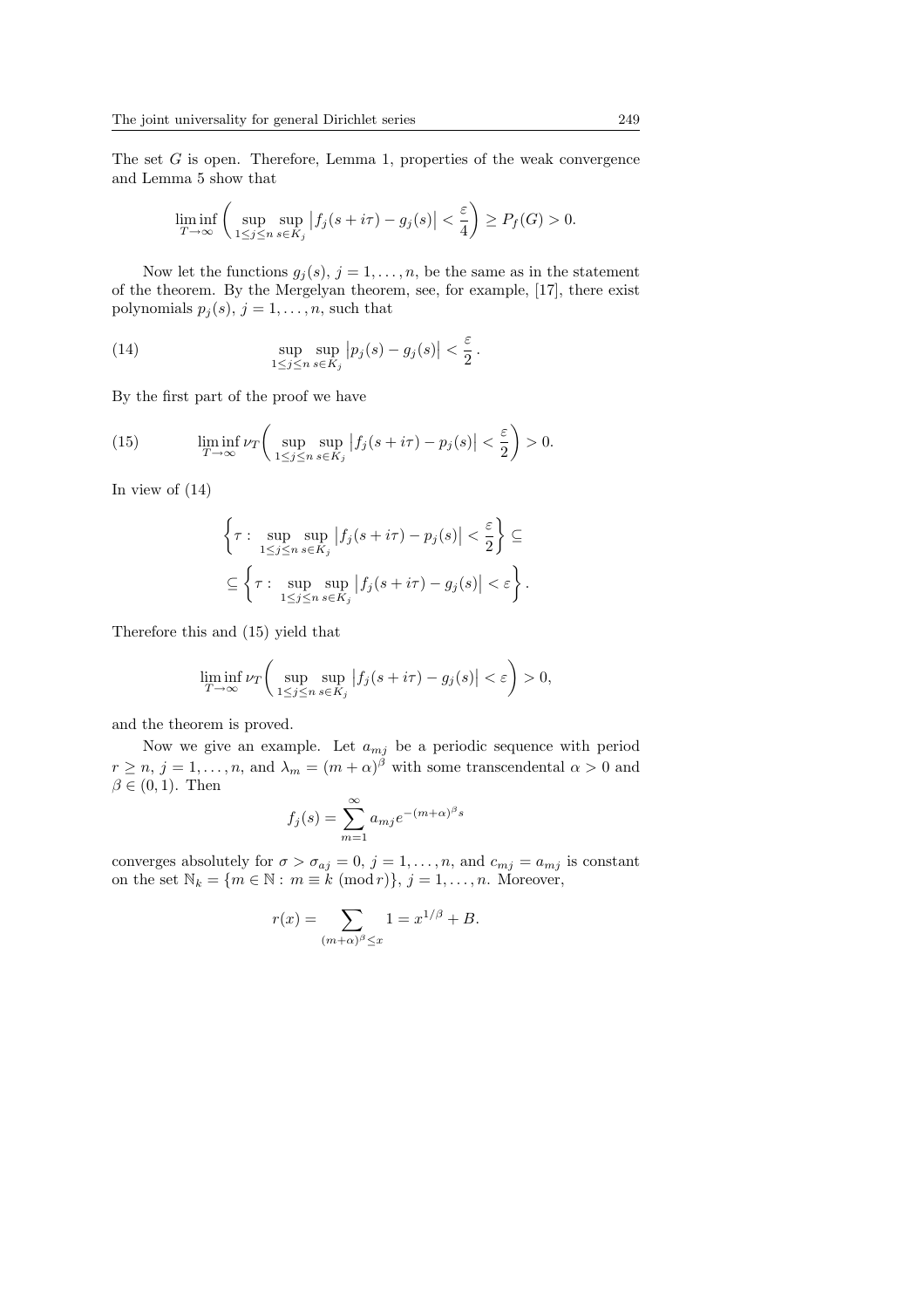Clearly, elements  $b_{kj}$  can be chosen so that rank  $(B) = n$ . Therefore, assuming that  $f_i(s)$  is analytically continuable to a half-plane  $\sigma > \sigma_{1i}$  with  $\sigma_{1i} < \sigma_{aj}$ , and the estimates (3) and (4) are satisfied, we obtain the joint universality of functions  $f_1(s), \ldots, f_n(s)$ .

#### References

- [1] Bagchi B., The statistical behaviour and universality properties of the Riemann zeta-function and other allied Dirichlet series, Ph.D. Thesis, Indian Statistical Institute, Calcutta, 1981.
- [2] **Bagchi B.**, Joint universality theorem for Dirichlet L-functions, Math. Z., 181 (1982), 319-334.
- [3] **Billingsley P.,** Convergence of probability measures, John Wiley & Sons, New York, 1968.
- [4] **Gonek S.M.,** Analytic properties of zeta and L-functions, Ph.D. Thesis, University of Michigan, 1979.
- [5] Laurinčikas  $A_{\cdot}$ , Limit theorems for the Riemann zeta-function, Kluwer, 1996.
- [6] Лауринчикас А., О нулях линейных комбинаций дзета-функции Matcymoto, Lietuvos Mat. Rinkinys, 38 $(2)$  (1998), 185-204. (On the zeros of linear combinations of the Matsumoto zeta-functions, Lith. Math. J., 38 (2) (1998), 144-159.)
- [7] Laurinčikas A. and Matsumoto K., The joint universality and the functional independence for Lerch zeta-functions, Nagoya Math. J., 157 (2000), 211-227.
- [8] Laurinčikas A. and Matsumoto K., The joint universality of zetafunctions attached to certain cusp forms, Proc. Sci. Seminar Faculty of Phys. and Math., Siauliai University,  $5$  (2002), 57-75.
- [9] Laurinčikas A. and Matsumoto K., The joint universality of twisted automorphic L-functions, J. Math. Soc. Japan (to appear).
- [10] Laurinčikas A., Schwarz W. and Steuding J., Value distribution of general Dirichlet series III., Analytic and probabilistic methods in number theory, Proc. of the Third Intern. Conf. in Honour of J. Kubilius, Palanga, Lithuania, 23-27 September 2001, (eds. A. Dubickas, A. Laurinčikas and E. Manstavičius), TEV, Vilnius, 2002, 137-156.
- [11] Laurinčikas A., Schwarz W. and Steuding J., The universality of general Dirichlet series, Analysis (to appear).